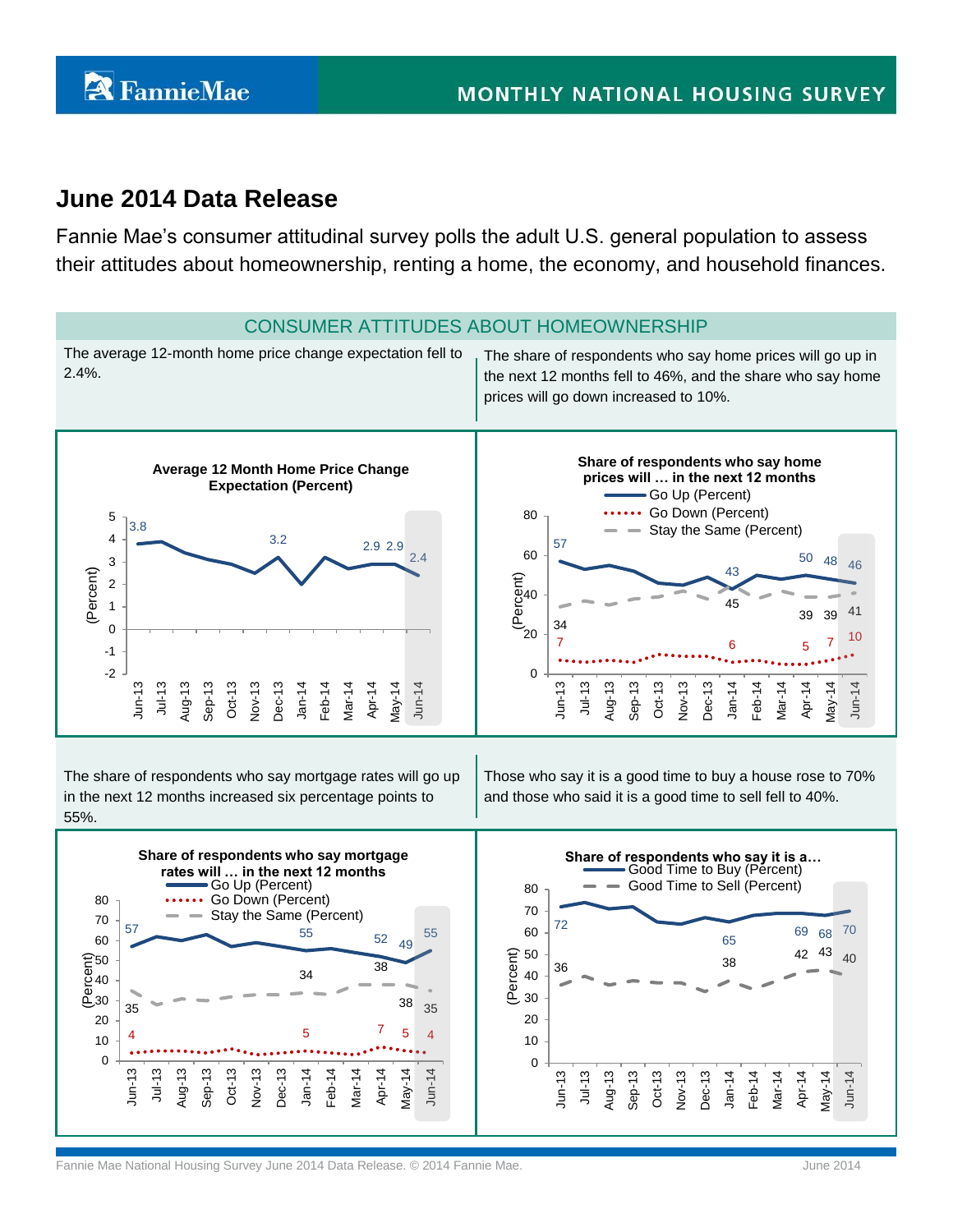



52% of respondents thought it would be easy for them to get a home mortgage today—matching the all-time high.

The share who say they would buy if they were going to move increased slightly to 68%.

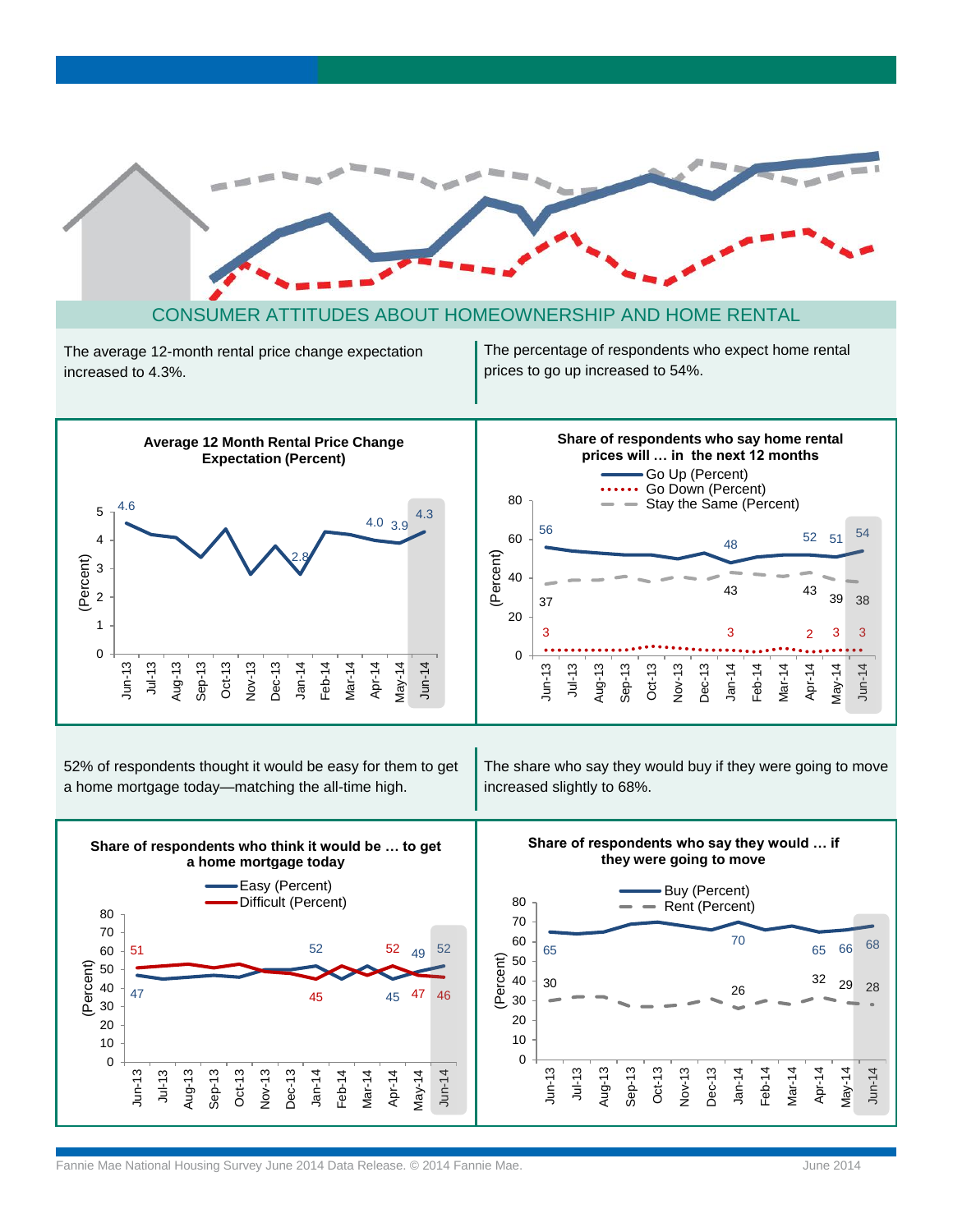

### CONSUMER ATTITUDES ABOUT THE ECONOMY AND HOUSEHOLD FINANCES

The share of respondents who say the economy is on the wrong track fell by three percentage points from last month, to 54%.

The percentage of respondents who expect their personal financial situation to get better over the next 12 months ticked up to 43%.



The share of respondents who say their household income is significantly lower than it was 12 months ago decreased one percentage point to 11%–a new all-time low.

The share of respondents who say their household expenses are significantly higher than they were 12 months ago rose four percentage points to 38%.



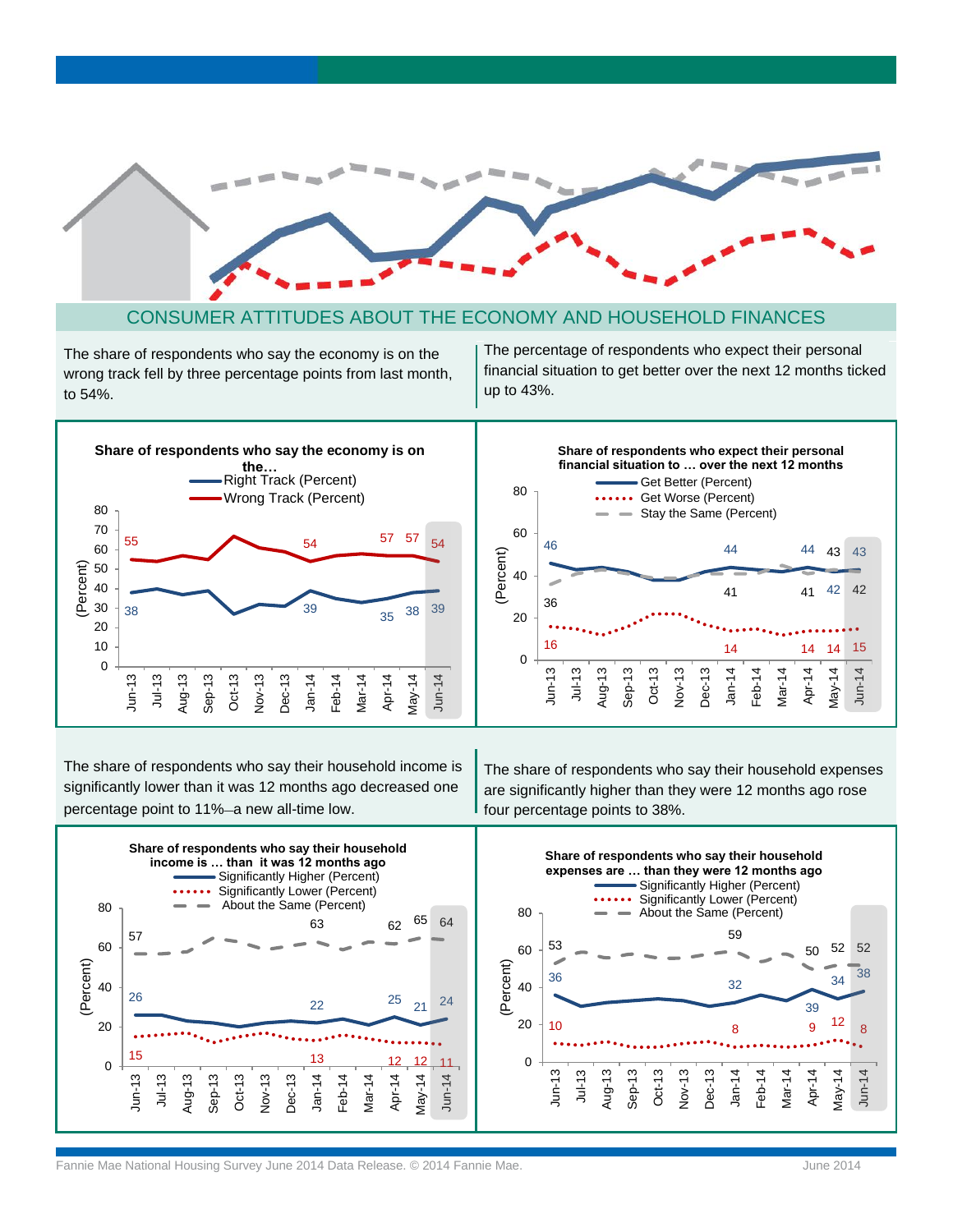# **Fannie Mae Monthly National Housing Survey**

# June 2014 APPENDIX

## **About the Survey**

The Fannie Mae National Housing Survey polled a nationally representative sample of 1,000 respondents aged 18 and older between June 1, 2014 and June 21, 2014. Most of the data collection occurred during the first two weeks of this period. Findings were compared to the same survey conducted monthly beginning June 2010.

Interviews were conducted by Penn Schoen Berland, in coordination with Fannie Mae.

The statistics in this release are estimated from sample surveys and are subject to sampling variability as well as nonsampling error, including bias and variance from response, nonreporting, and undercoverage. Expected price changes are calculated by creating an average of all responses, using a 0% change for those who said prices would stay the same, and excluding outliers beyond two standard deviations. All figures are shown in percentages, except where otherwise stated.

### **June 2014 Survey Audience Size: General Population (N=1,004) Margin of Error: ±3.1%**

| Average home price change expectation |     |  |
|---------------------------------------|-----|--|
|                                       | %   |  |
| June 2013                             | 3.8 |  |
| <b>July 2013</b>                      | 3.9 |  |
| August 2013                           | 3.4 |  |
| September 2013                        | 3.1 |  |
| October 2013                          | 2.9 |  |
| November 2013                         | 2.5 |  |
| December 2013                         | 3.2 |  |
| January 2014                          | 2.0 |  |
| February 2014                         | 3.2 |  |
| March 2014                            | 2.7 |  |
| April 2014                            | 2.9 |  |
| May 2014                              | 2.9 |  |
| <b>June 2014</b>                      | 2.4 |  |

**Share of respondents who say home prices will go up, go down, or stay the same in the next 12 months**

|                  | % Go Up | % Go Down       | % Stay the Same |
|------------------|---------|-----------------|-----------------|
| June 2013        | 57      | $\overline{7}$  | 34              |
| <b>July 2013</b> | 53      | 6               | 37              |
| August 2013      | 55      | 7               | 35              |
| September 2013   | 52      | 6               | 38              |
| October 2013     | 46      | 10              | 39              |
| November 2013    | 45      | 9               | 42              |
| December 2013    | 49      | 9               | 38              |
| January 2014     | 43      | 6               | 45              |
| February 2014    | 50      | $\overline{7}$  | 38              |
| March 2014       | 48      | 5               | 42              |
| April 2014       | 50      | $5\phantom{.0}$ | 39              |
| May 2014         | 48      | $\overline{7}$  | 39              |
| <b>June 2014</b> | 46      | 10              | 41              |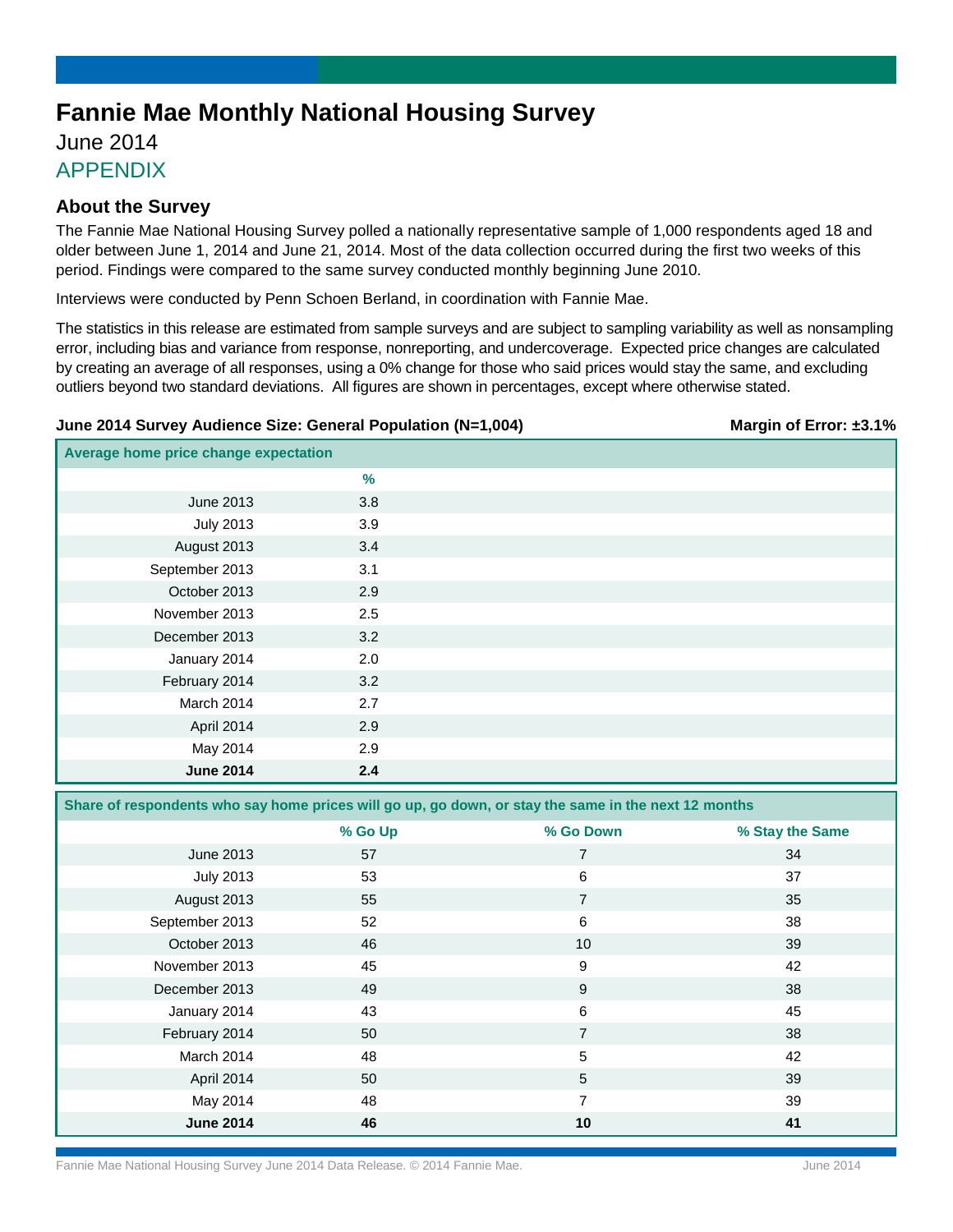| Share of respondents who say mortgage rates will go up, go down, or stay the same in the next 12 months |         |                |                 |
|---------------------------------------------------------------------------------------------------------|---------|----------------|-----------------|
|                                                                                                         | % Go Up | % Go Down      | % Stay the Same |
| June 2013                                                                                               | 57      | $\overline{4}$ | 35              |
| <b>July 2013</b>                                                                                        | 62      | 5              | 28              |
| August 2013                                                                                             | 60      | 5              | 31              |
| September 2013                                                                                          | 63      | 4              | 30              |
| October 2013                                                                                            | 57      | 6              | 32              |
| November 2013                                                                                           | 59      | 3              | 33              |
| December 2013                                                                                           | 57      | $\overline{4}$ | 33              |
| January 2014                                                                                            | 55      | 5              | 34              |
| February 2014                                                                                           | 56      | $\overline{4}$ | 33              |
| March 2014                                                                                              | 54      | 3              | 38              |
| April 2014                                                                                              | 52      | $\overline{7}$ | 38              |
| May 2014                                                                                                | 49      | 5              | 38              |
| <b>June 2014</b>                                                                                        | 55      | 4              | 35              |

**Share of respondents who say it is a good time to buy, and share of respondents who say it is a good time to sell**

|                  | % Good Time to Buy | % Good Time to Sell |  |
|------------------|--------------------|---------------------|--|
| June 2013        | 72                 | 36                  |  |
| <b>July 2013</b> | 74                 | 40                  |  |
| August 2013      | 71                 | 36                  |  |
| September 2013   | 72                 | 38                  |  |
| October 2013     | 65                 | 37                  |  |
| November 2013    | 64                 | 37                  |  |
| December 2013    | 67                 | 33                  |  |
| January 2014     | 65                 | 38                  |  |
| February 2014    | 68                 | 34                  |  |
| March 2014       | 69                 | 38                  |  |
| April 2014       | 69                 | 42                  |  |
| May 2014         | 68                 | 43                  |  |
| <b>June 2014</b> | 70                 | 40                  |  |

## **Average rental price change expectation**

|                  | $\%$ |  |
|------------------|------|--|
| June 2013        | 4.6  |  |
| <b>July 2013</b> | 4.2  |  |
| August 2013      | 4.1  |  |
| September 2013   | 3.4  |  |
| October 2013     | 4.4  |  |
| November 2013    | 2.8  |  |
| December 2013    | 3.8  |  |
| January 2014     | 2.8  |  |
| February 2014    | 4.3  |  |
| March 2014       | 4.2  |  |
| April 2014       | 4.0  |  |
| May 2014         | 3.9  |  |
| <b>June 2014</b> | 4.3  |  |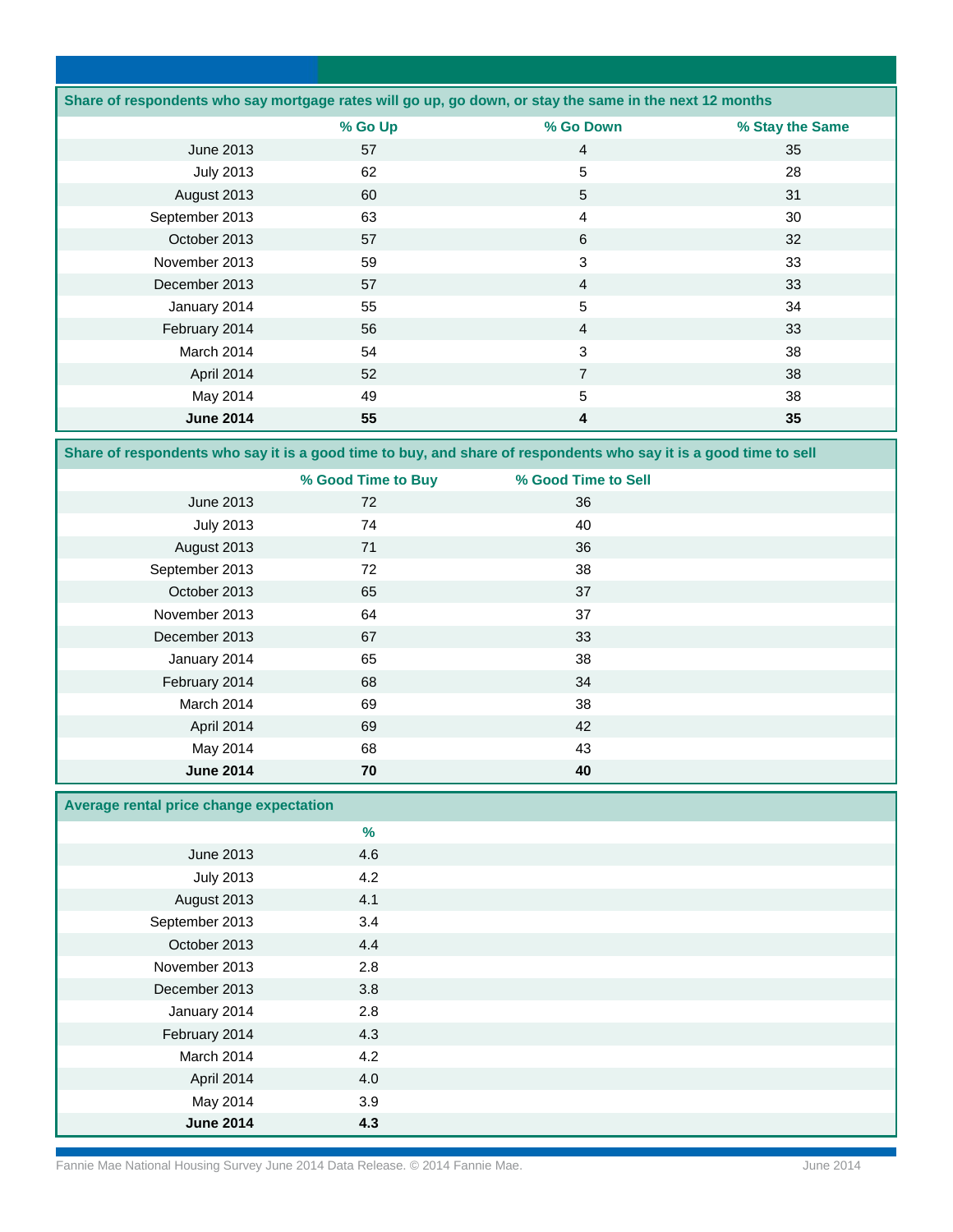|                  |         | Share of respondents who say home rental prices will go up, go down, or stay the same in the next 12 months |                |
|------------------|---------|-------------------------------------------------------------------------------------------------------------|----------------|
|                  | % Go Up | % Go Down                                                                                                   | %Stay the Same |
| June 2013        | 56      | 3                                                                                                           | 37             |
| <b>July 2013</b> | 54      | 3                                                                                                           | 39             |
| August 2013      | 53      | 3                                                                                                           | 39             |
| September 2013   | 52      | 3                                                                                                           | 41             |
| October 2013     | 52      | 5                                                                                                           | 38             |
| November 2013    | 50      | 4                                                                                                           | 41             |
| December 2013    | 53      | 3                                                                                                           | 39             |
| January 2014     | 48      | 3                                                                                                           | 43             |
| February 2014    | 51      | 2                                                                                                           | 42             |
| March 2014       | 52      | 4                                                                                                           | 41             |
| April 2014       | 52      | 2                                                                                                           | 43             |
| May 2014         | 51      | 3                                                                                                           | 39             |
| <b>June 2014</b> | 54      | 3                                                                                                           | 38             |

**Share of respondents who think it would be difficult or easy for them to get a home mortgage today**

|                  | % Difficult | % Easy |  |
|------------------|-------------|--------|--|
| June 2013        | 51          | 47     |  |
| <b>July 2013</b> | 52          | 45     |  |
| August 2013      | 53          | 46     |  |
| September 2013   | 51          | 47     |  |
| October 2013     | 53          | 46     |  |
| November 2013    | 49          | 50     |  |
| December 2013    | 48          | 50     |  |
| January 2014     | 45          | 52     |  |
| February 2014    | 52          | 45     |  |
| March 2014       | 47          | 52     |  |
| April 2014       | 52          | 45     |  |
| May 2014         | 47          | 49     |  |
| <b>June 2014</b> | 46          | 52     |  |

### **Share of respondents who say they would buy or rent if they were going to move**

|                  | % Buy | % Rent |  |
|------------------|-------|--------|--|
| June 2013        | 65    | 30     |  |
| <b>July 2013</b> | 64    | 32     |  |
| August 2013      | 65    | 32     |  |
| September 2013   | 69    | 27     |  |
| October 2013     | 70    | 27     |  |
| November 2013    | 68    | 28     |  |
| December 2013    | 66    | 31     |  |
| January 2014     | 70    | 26     |  |
| February 2014    | 66    | 30     |  |
| March 2014       | 68    | 28     |  |
| April 2014       | 65    | 32     |  |
| May 2014         | 66    | 29     |  |
| <b>June 2014</b> | 68    | 28     |  |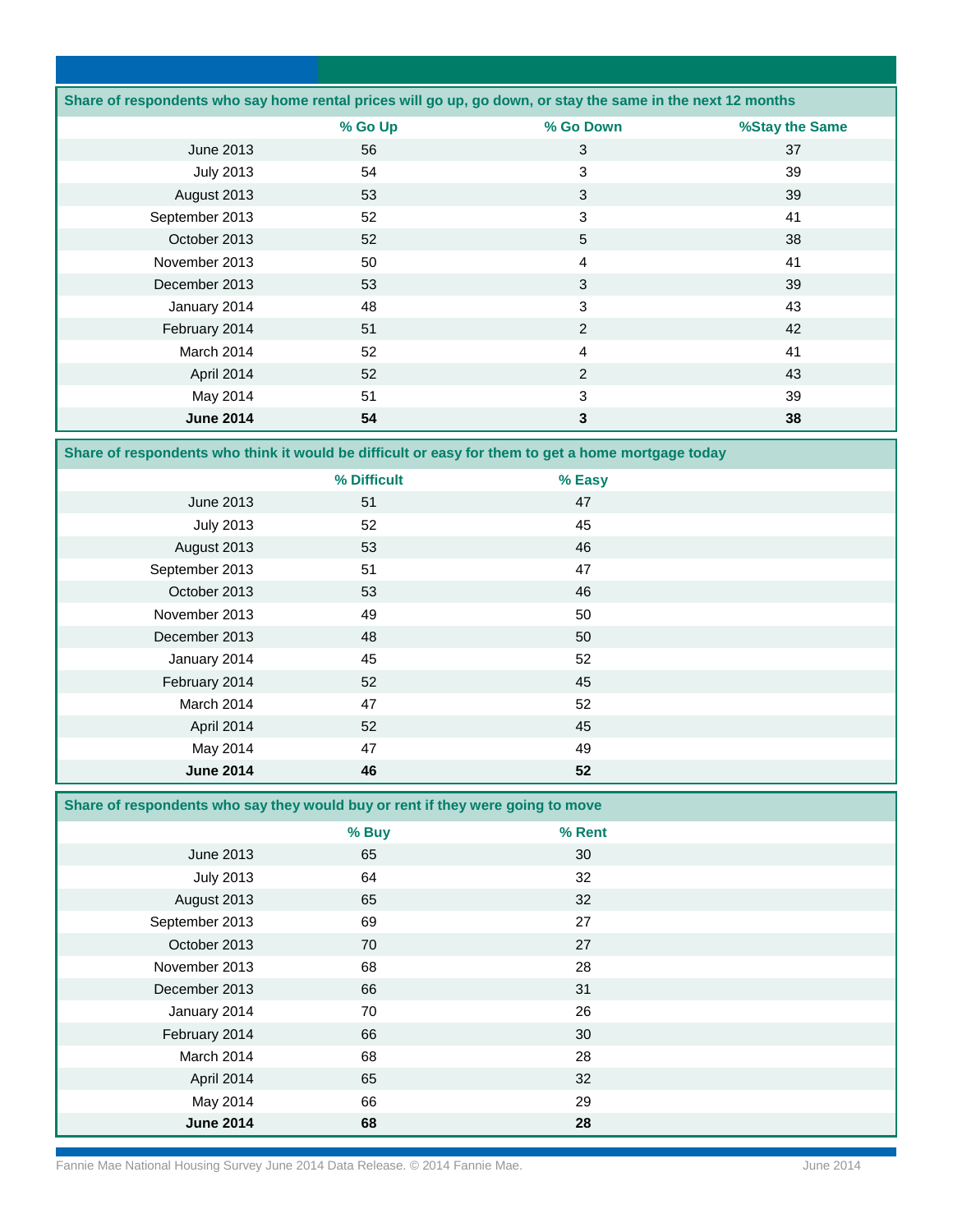| Share of respondents who think the economy is on the right track or the wrong track |                    |                    |  |
|-------------------------------------------------------------------------------------|--------------------|--------------------|--|
|                                                                                     | <b>Right Track</b> | <b>Wrong Track</b> |  |
| June 2013                                                                           | 38                 | 55                 |  |
| <b>July 2013</b>                                                                    | 40                 | 54                 |  |
| August 2013                                                                         | 37                 | 57                 |  |
| September 2013                                                                      | 39                 | 55                 |  |
| October 2013                                                                        | 27                 | 67                 |  |
| November 2013                                                                       | 32                 | 61                 |  |
| December 2013                                                                       | 31                 | 59                 |  |
| January 2014                                                                        | 39                 | 54                 |  |
| February 2014                                                                       | 35                 | 57                 |  |
| March 2014                                                                          | 33                 | 58                 |  |
| April 2014                                                                          | 35                 | 57                 |  |
| May 2014                                                                            | 38                 | 57                 |  |
| <b>June 2014</b>                                                                    | 39                 | 54                 |  |

**Share of respondents who expect their personal financial situation to get better, get worse, or stay the same in the next 12 months**

|                  | % Get Better | % Get Worse | % Stay the Same |
|------------------|--------------|-------------|-----------------|
| June 2013        | 46           | 16          | 36              |
| <b>July 2013</b> | 43           | 15          | 41              |
| August 2013      | 44           | 12          | 43              |
| September 2013   | 42           | 16          | 41              |
| October 2013     | 38           | 22          | 39              |
| November 2013    | 38           | 22          | 39              |
| December 2013    | 42           | 17          | 41              |
| January 2014     | 44           | 14          | 41              |
| February 2014    | 43           | 15          | 41              |
| March 2014       | 42           | 12          | 45              |
| April 2014       | 44           | 14          | 41              |
| May 2014         | 42           | 14          | 43              |
| <b>June 2014</b> | 43           | 15          | 42              |

**Share of respondents who say their household income is higher, lower, or about the same compared to 12 months ago** 

|                  | % Higher | % Lower | % About the Same |
|------------------|----------|---------|------------------|
| June 2013        | 26       | 15      | 57               |
| <b>July 2013</b> | 26       | 16      | 57               |
| August 2013      | 23       | 17      | 58               |
| September 2013   | 22       | 12      | 65               |
| October 2013     | 20       | 15      | 63               |
| November 2013    | 22       | 17      | 59               |
| December 2013    | 23       | 14      | 61               |
| January 2014     | 22       | 13      | 63               |
| February 2014    | 24       | 16      | 59               |
| March 2014       | 21       | 14      | 63               |
| April 2014       | 25       | 12      | 62               |
| May 2014         | 21       | 12      | 65               |
| <b>June 2014</b> | 24       | 11      | 64               |